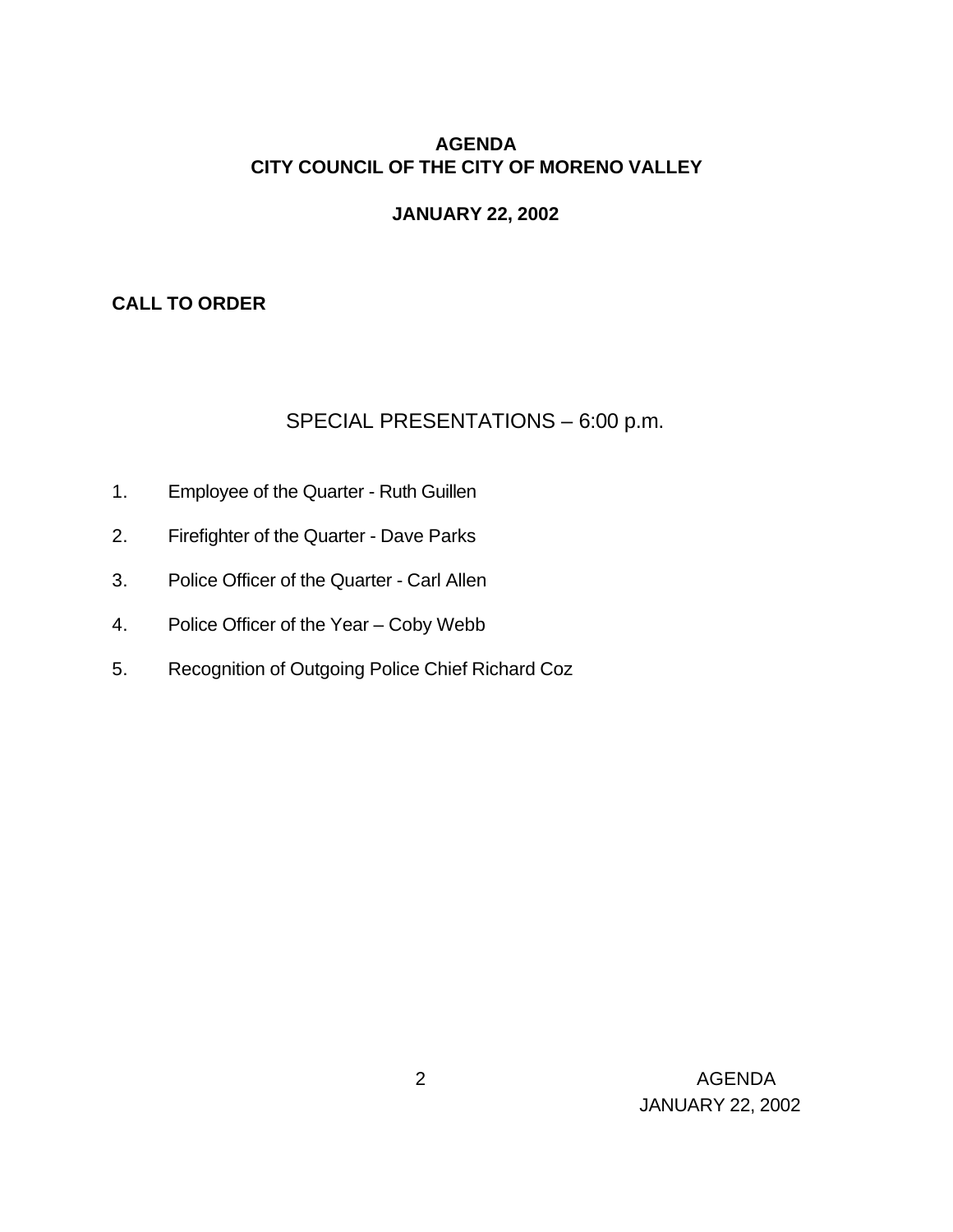# **AGENDA**

## **JOINT MEETING OF THE CITY COUNCIL OF THE CITY OF MORENO VALLEY MORENO VALLEY COMMUNITY SERVICES DISTRICT COMMUNITY REDEVELOPMENT AGENCY OF THE CITY OF MORENO VALLEY MORENO VALLEY PUBLIC FACILITIES FINANCING CORPORATION REGULAR MEETING – 6:30 P.M. JANUARY 22, 2002**

- **CALL TO ORDER** (Joint Meeting of the City Council of the City of Moreno Valley, Moreno Valley Community Services District, and the Community Redevelopment Agency of the City of Moreno Valley, and Moreno Valley Public Facilities Financing Corporation - actions taken at the Joint Meeting are those of the Agency indicated on each Agenda item)
- **PLEDGE OF ALLEGIANCE**
- **INVOCATION** Pastor Rich Hall, Evangelical Free Church
- **ROLL CALL**
- **INTRODUCTIONS**
- PUBLIC COMMENTS **ON MATTERS ON THE AGENDA** WILL BE TAKEN UP AS THE ITEM IS CALLED FOR BUSINESS, BETWEEN STAFF'S REPORT AND CITY COUNCIL DELIBERATION (SPEAKER SLIPS MAY BE TURNED IN UNTIL THE ITEM IS CALLED FOR BUSINESS.) Those wishing to speak should submit a BLUE speaker slip to the Bailiff. There is a three-minute limit per person.

All remarks and questions shall be addressed to the presiding officer or to the City Council and not to any individual Council member, staff member or other person.

• PUBLIC COMMENTS **ON MATTERS NOT ON THE AGENDA** UNDER THE JURISDICTION OF THE CITY COUNCIL WILL BE HEARD PRIOR TO CITY COUNCIL REPORTS AND CLOSING COMMENTS. IN THE EVENT THAT THE AGENDA ITEM FOR SUCH PUBLIC COMMENTS HAS NOT BEEN CALLED BY 10:00 P.M., IT SHALL BE CALLED AS THE NEXT ITEM OF BUSINESS FOLLOWING THE CONCLUSION OF ANY ITEM BEING HEARD AT 10:00 P.M. Those wishing to speak should submit a PINK speaker slip to the Bailiff. There is a three-minute limit per person.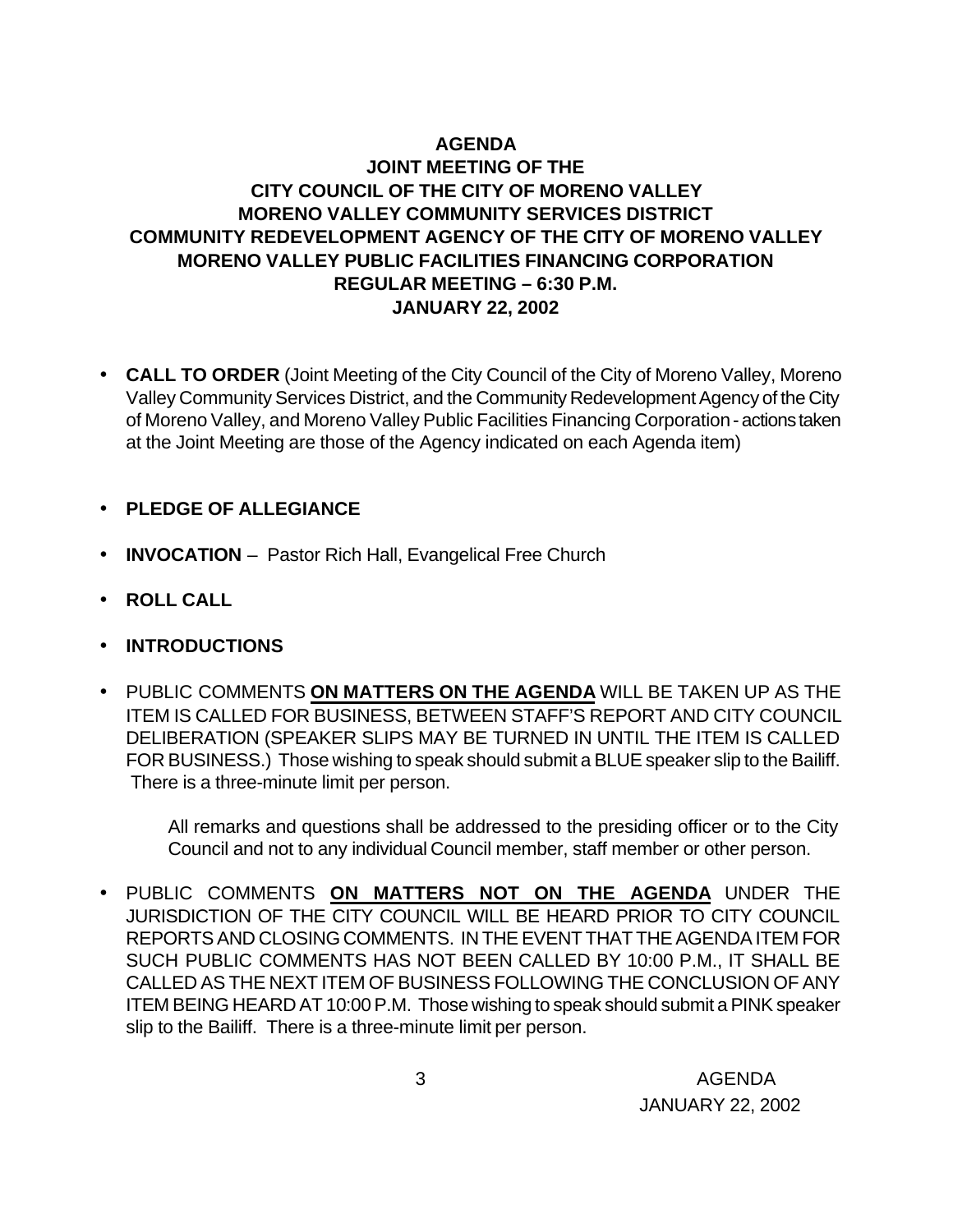All remarks and questions shall be addressed to the presiding officer or to the City Council and not to any individual Council member, staff member or other person.

## **JOINT CONSENT CALENDARS (SECTIONS A-C) OF THE CITY COUNCIL OF THE CITY OF MORENO VALLEY, MORENO VALLEY COMMUNITY SERVICES DISTRICT, AND COMMUNITY REDEVELOPMENT AGENCY OF THE CITY OF MORENO VALLEY**

All items listed under the Consent Calendars are considered to be routine and noncontroversial, and may be enacted by one motion unless a member of the Council, Community Services District, or Redevelopment Agency requests that an item be removed for separate action. The motion to adopt the Consent Calendars is deemed to be a separate motion by each Agency and shall be so recorded by the City Clerk. Items withdrawn for report/discussion will be heard after public hearing items.

# **A. CONSENT CALENDAR** - **CITY COUNCIL**

- A1. ORDINANCES FIRST READING BY TITLE ONLY Recommendation: Waive reading of all Ordinance Introductions and read by title only.
- A2. WARRANT REPORTS DECEMBER 31, 2001 (Report of: Director of Finance/City Treasurer) Recommendation: Adopt Resolution No. 2002-04, approving the Warrant Reports, including wire transfers, dated December 2001 in the total amount of \$3,434,053.73.

### Resolution No. 2002-04

A Resolution of the City Council of the City of Moreno Valley, California, Approving the Warrant Reports Dated December 31, 2001

A3. APPROVAL OF FINAL MAP 30026 – SINGLE FAMILY RESIDENTIAL PROJECT AND ACCEPT AGREEMENT AND BONDS FOR PUBLIC RIGHT OF WAY IMPROVEMENTS – SOUTH SIDE OF JOHN F. KENNEDY DRIVE, EAST OF MORENO BEACH DRIVE – SUBDIVIDER – KB HOME GREATER LOS ANGELES, INC., POMONA (Report of: Public Works Director/ City Engineer)

Recommendation: Approve Final Map 30026, authorize the Cit Clerk to sign the map and transmit said map to the County Recorder's Office for recordation; accept the bonds and Agreement for Public Improvements; authorize the Mayor to execute the agreement; and direct the City Clerk to forward the signed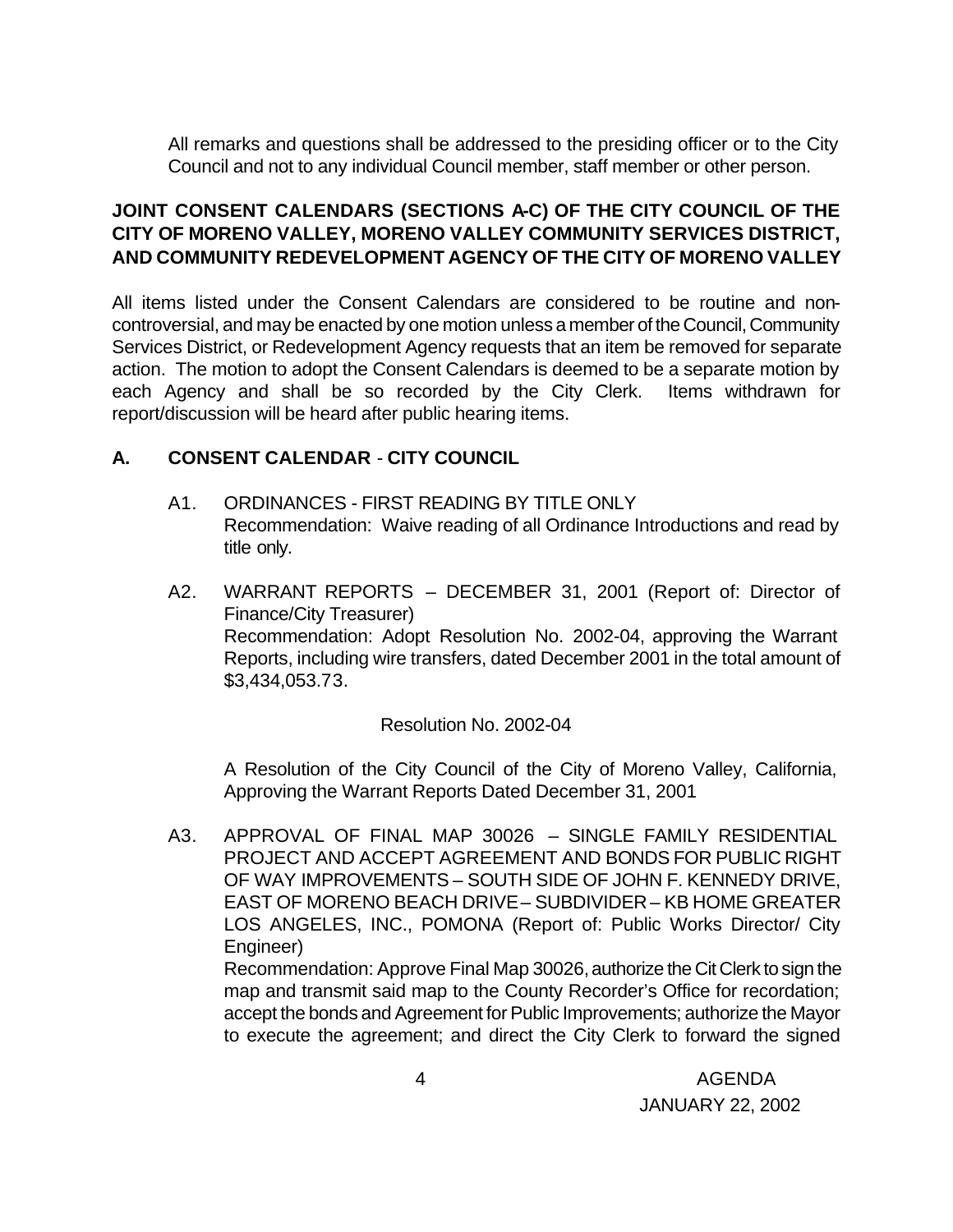agreement to the County Recorder's Office for recordation.

- A4. REQUEST ADOPTION OF PLANS AND SPECIFICATIONS, AND AUTHORIZATION TO ADVERTISE FOR CONSTRUCTION BIDS FOR A TRAFFIC SIGNAL AT PERRIS BOULEVARD AND NORTHERN DANCER DRIVE - PROJECT NO. 01-42669020 (Report of: Public Works Director/ City Engineer) Recommendation: Adopt the Plans and Specifications on file in the office of the Public Works Director; and authorize the City Clerk to advertise for bids.
- A5. APPROVAL OF AN ADDITIONAL APPROPRIATION OF FUNDS FOR PROFESSIONAL PLAN CHECK CONSULTING SERVICES FOR THE PUBLIC WORKS DEPARTMENT LAND DEVELOPMENT DIVISION AND AMENDMENT OF AN EXISTING CONSULTANT PURCHASE ORDER FOR PLAN CHECK SERVICES (Report of: Public Works Director/ City Engineer) Recommendation: Approve an additional appropriation to the Public Works Professional Services Fund (00011-52310-6255) in the amount of \$250,000; and authorize an amendment to existing Purchase Order No. 23033 to Berryman and Henigar, plan check consultants, to increase the total amount to \$185,000.
- A6. RESOLUTION NO. 2002-05 SUMMARILY VACATING A PORTION OF THE NORTHERLY HALF OF COTTONWOOD AVENUE BETWEEN DAY STREET AND ELSWORTH AVENUE (Report of: Public Works Director/ City Engineer) Recommendation: Adopt the Resolution No. 2002-05 summarily vacating a portion of Cottonwood Avenue between Day Street and Elsworth Avenue, as described in the Exhibits attached to the resolution, and direct the City Clerk to attest to said vacation and record said resolution.

Resolution No. 2002-05

A Resolution of the City Council of the City of Moreno Valley, California, Summarily Vacating a Portion of Cottonwood Avenue, Easterly of Day Street and Westerly of Elsworth Avenue

A7. APPROVAL OF COOPERATIVE AGREEMENT FOR STAGE 2 OF LINE "D" OF THE MASTER DRAINAGE PLAN FOR THE SUNNYMEAD AREA BETWEEN THE RIVERSIDE COUNTY FLOOD CONTROL AND WATER CONSERVATION DISTRICT AND THE CITY OF MORENO VALLEY - LOCATED ON INDIAN STREET, SOUTH OF SUPERIOR AVENUE AND NORTH OF THE PERRIS VALLEY CHANNEL LATERAL "A" (Report of: Public Works Director/ City Engineer)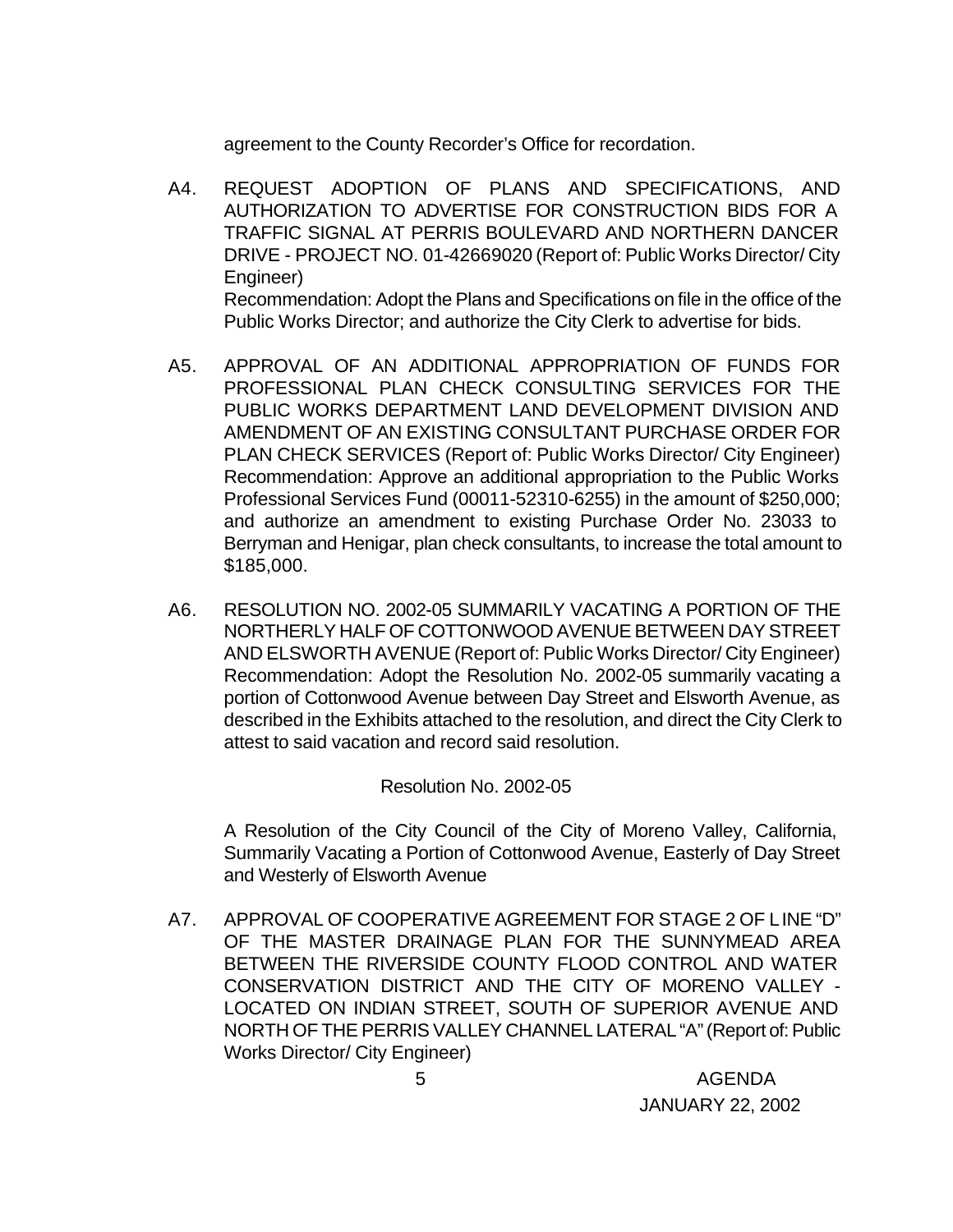Recommendation: Approve the cooperative agreement between the Riverside County Flood Control and Water Conservation District and the City of Moreno Valley; authorize the Mayor to execute the agreement; and direct the City Clerk to forward the signed agreement to the Riverside County Flood Control and Water Conservation District.

- A8. AUTHORIZATION TO AWARD CONSTRUCTION CONTRACT PROJECT NO. CML 5441(024), CACTUS AVENUE, SUNNYMEAD BOULEVARD AND PIGEON PASS ROAD TRAFFIC SIGNAL INTERCONNECT INSTALLATION (Report of: Public Works Director/ City Engineer) Recommendation: Award the construction contract for the Cactus Avenue, Sunnymead Boulevard, and Pigeon Pass Road traffic signal interconnect installation, to Pro Tech Engineering, of Anaheim, California, the lowest qualified/responsible bidder; authorize the Mayor to execute a contract agreement with Pro Tech Engineering; authorize the issuance of a Purchase Order to Pro Tech Engineering, in the amount of \$302,968.00 (the bid amount plus 10% contingency), when both parties have signed the Contract (Account Nos. Cactus Avenue - 426.80220 for \$220,072, Sunnymead Boulevard - 426.75520 for \$44,385, and Pigeon Pass Road - 426.65720 for \$38,511; and authorize a budget adjustment for \$53,000 from the general fund capital reserve to cover the upgrade cost of the interconnect conduit
- A9. 2000-2001 REPORT ON DEVELOPMENT IMPACT FEE (Report of: Finance Director/City Treasurer) Recommendation: Approve the Annual Report on Development Impact Fees in compliance with California Government Code Section 66006.
- A10. PURCHASE OF ASSET FORFEITURE VEHICLE (Report of: Chief of Police) Recommendation: Approve the purchase of a replacement vehicle for the West County Narcotics Task Force.
- A11. MINUTES SPECIAL MEETING OF DECEMBER 18, 2001 (Report of: City Clerk) Recommendation: Approve as submitted.
- A12. MINUTES SPECIAL MEETING OF JANUARY 2, 2002 (Report of: City Clerk) Recommendation: Approve as submitted.
- A13. MINUTES REGULAR MEETING OF JANUARY 8, 2002 (Report of: City Clerk) Recommendation: Approve as submitted.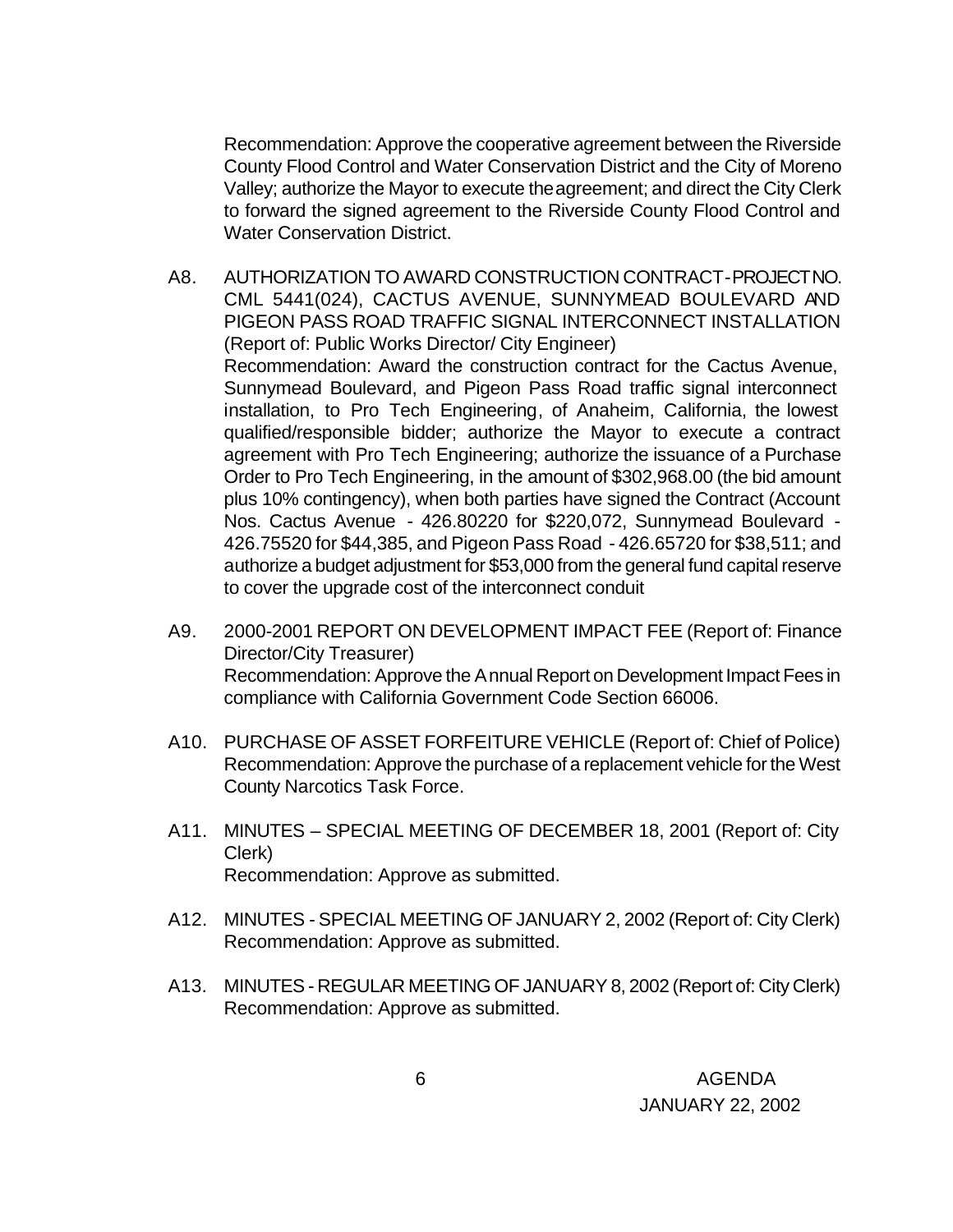A14. RESOLUTION NO. 2002-07 ADOPTING THE AMENDED POLICY FOR CONDUCTING MAIL BALLOT PROCEEDINGS (Report of: Public Works Director/ City Engineer) Recommendation: Approve and adopt Resolution No. 2002-07 to amend the Policy for Conducting Mail Ballot Proceedings, ("the Policy") which will provide added direction by amending sections of the Policy to include: additional Cost of Living (COLA) verbiage, clarity of designee for tabulating and validating mail ballot proceedings, clarification of ballot results, ballot retention information, reballoting terms, and minor grammatical revisions.

#### Resolution No. 2002-07

A Resolution of the City Council of the City of Moreno Valley, California, Adopting an Amended Policy for Conducting Mail Ballot Proceedings to Ensure that the Process is Conducted in a Uniform and Consistent Manner as Provided for in the Mandates of Proposition 218

A15. PURCHASE OF NETWORK HARDWARE AND SOFTWARE (Report of: Assistant City Manager) Recommendation: Award the purchase of network hardware and software in the amount of \$157,351.83 from Sysinct of Irvine, California.

### **B. CONSENT CALENDAR** - **COMMUNITY SERVICES DISTRICT**

- B1. ORDINANCES FIRST READING BY TITLE ONLY Recommendation: Waive reading of all Ordinance Introductions and read by title only.
- B2. RESOLUTION NO. CSD 2002-01 ADOPTING THE AMENDED COMMUNITY SERVICES DISTRICT ZONE D (PARKWAY LANDSCAPE MAINTENANCE) SERVICE PLAN POLICY (Report of: Public Works Director/ City Engineer) Recommendation: Approve and adopt Resolution No. CSD 2002-01 to amend the Zone D (Parkway Landscape Maintenance) Service Plan Policy (the "Policy").

Resolution No. CSD 2002-01

A Resolution of the City Council of the City of Moreno Valley, California, Acting

 7 AGENDA JANUARY 22, 2002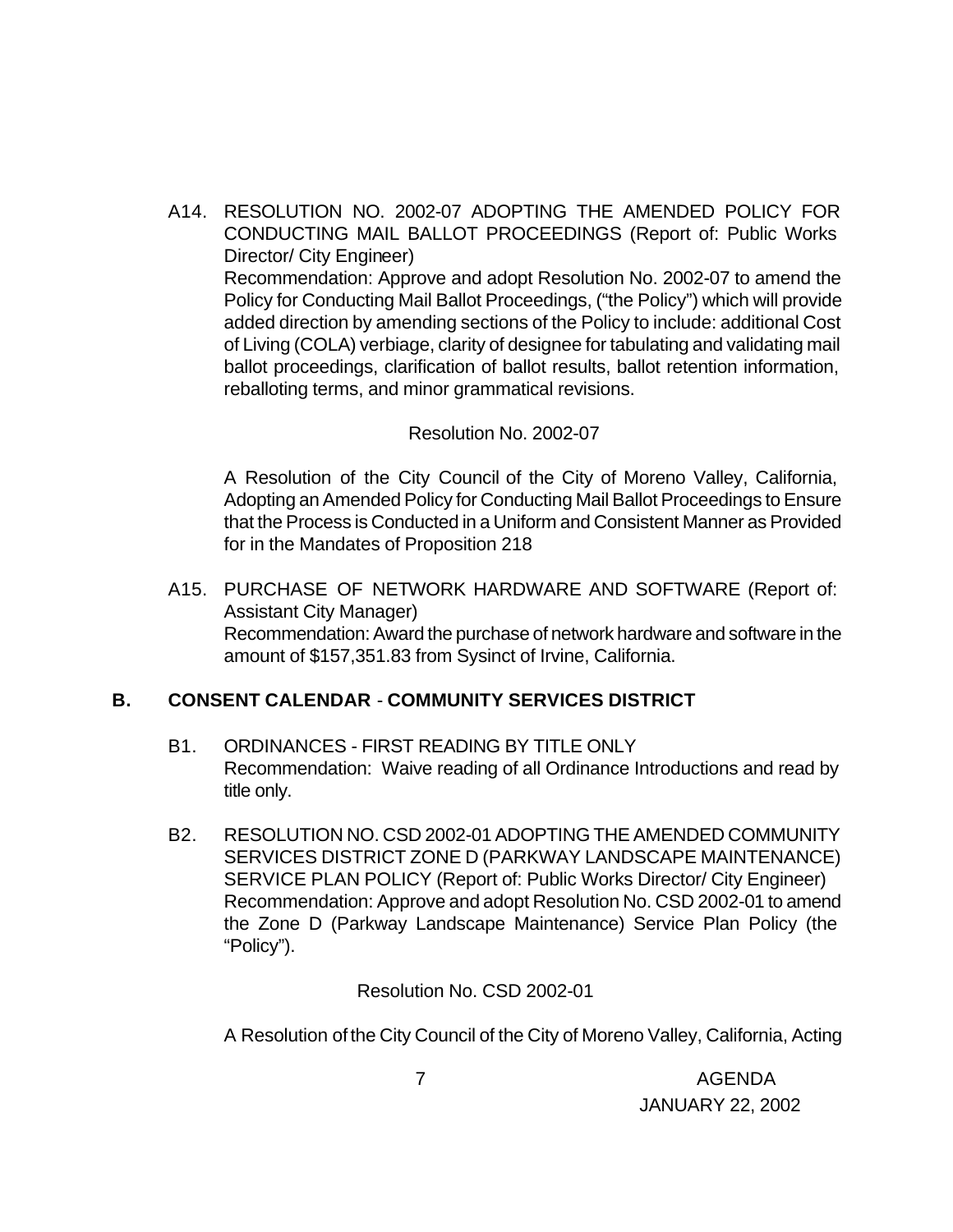in Its Capacity as the Board of Directors of the Moreno Valley Community Services District to Approve and Adopt the Amended Community Services District Zone D (Parkway Landscape Maintenance) Service Plan Policy to Provide Guidelines and Standards for the Maintenance of Zone D Service Areas

B3. MINUTES – SPECIAL MEETING OF DECEMBER 18, 2001 (Report of: City Clerk)

Recommendation: Approve as submitted.

- B4. MINUTES REGULAR MEETING OF JANUARY 8, 2002 (Report of: City Clerk) Recommendation: Approve as submitted.
- B5. RESOLUTION NO. CSD 2002-02 ADOPTING THE AMENDED POLICY FOR CONDUCTING MAIL BALLOT PROCEEDINGS (Report of: Public Works Director/ City Engineer) Recommendation: Approve and adopt Resolution No. CSD 2002-02, amending the Policy for Conducting Mail Ballot Proceedings ("the Policy").

Resolution No. CSD 2002-02

A Resolution of the City Council of the City of Moreno Valley, California, Acting in Its Capacity as the Board of Directors of the Moreno Valley Community Services District to Adopt an Amended Policy for Conducting Mail Ballot Proceedings to Ensure that this Process is Conducted in a Uniform and Consistent Manner as Provided for in the Mandates of Proposition 218

### **C. CONSENT CALENDAR** - **COMMUNITY REDEVELOPMENT AGENCY**

- C1. ORDINANCES FIRST READING BY TITLE ONLY Recommendation: Waive reading of all Ordinance Introductions and read by title only.
- C2. MINUTES SPECIAL MEETING OF DECEMBER 18, 2001 (Report of: City Clerk) Recommendation: Approve as submitted.
- C3. MINUTES REGULAR MEETING OF JANUARY 8, 2002 (Report of: City Clerk) Recommendation: Approve as submitted.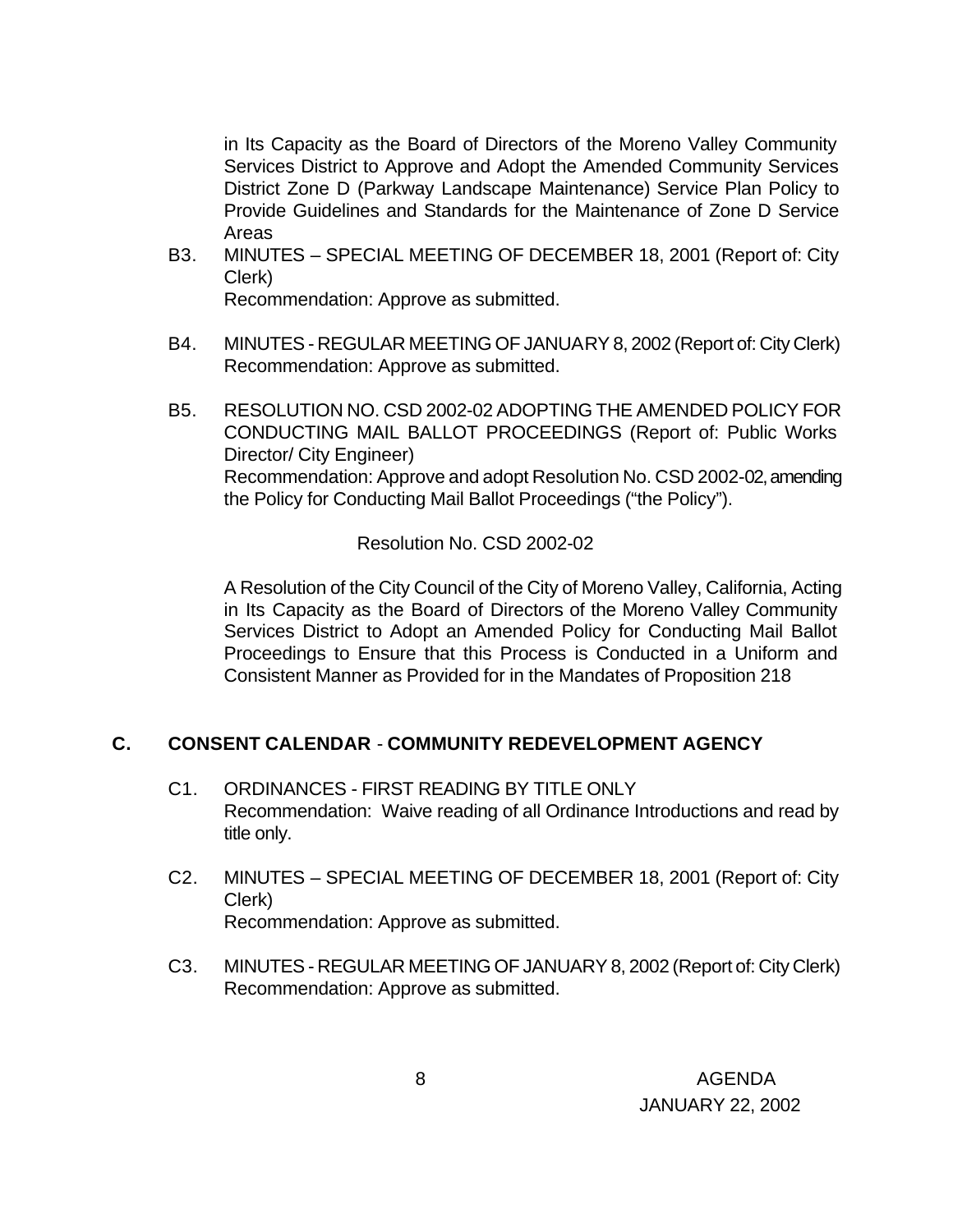### **D. PUBLIC HEARINGS**

Questions or comments from the public on a Public Hearing matter are limited to five minutes per individual and must pertain to the subject under consideration. Those wishing to speak should complete and submit a GOLDENROD speaker slip to the Bailiff.

D1. PUBLIC HEARING REGARDING THE MAIL BALLOT PROCEEDING FOR TRACT 29143 (AND ALL AFFECTED PHASES) FOR INCLUSION INTO COMMUNITY SERVICES DISTRICT ZONE B (RESIDENTIAL STREET LIGHTING), ZONE E-1 (HIGH-SERVICE LEVEL PARKWAY LANDSCAPE MAINTENANCE - TOWNGATE), AND ZONE E-1A (TRACT 29143 WALLS/ INTERNAL LANDSCAPE MAINTENANCE) (Report of: Public Works Director/ City Engineer)

Recommendation: That the City Council, acting in their capacity as the Board of Directors of the Moreno Valley Community Services District (CSD):

- 1. Conduct the Public Hearing to consider the inclusion of Tract No. 29143 (and all affected phases) into the CSD Zone B (Residential Street Lighting), Zone E-1 (High-Service Level Parkway Landscape Maintenance - Towngate) and Zone E-1A (Tract 29143 Walls/ Internal Landscape Maintenance) the annual services charges;
- 2. Tabulate the mail ballots for CSD Zone B, E-1, and E-1A;
- 3. Verify and accept the results of the mail ballot proceeding; and
- 4. Authorize and impose the CSD Zones B, E-1, and E-1A charges.
- 9 AGENDA D2. A PUBLIC HEARING TO REVIEW THE APPLICATIONS BY WINCHESTER AND ASSOCIATES FOR A GENERAL PLAN AMENDMENT (PA01-0032) AND CHANGE OF ZONE (PA01-0020) TO CHANGE THE DESIGNATION FROM COMMUNITY COMMERCIAL (CC) TO RESIDENTIAL 20 (R20) ON A 20.87 ACRE SITE ON THE SOUTH SIDE OF ALESSANDRO BOULEVARD, WEST OF KITCHING STREET (Report of: Community and Economic Development Director) Recommendation: The Planning Commission recommends that the City Council

JANUARY 22, 2002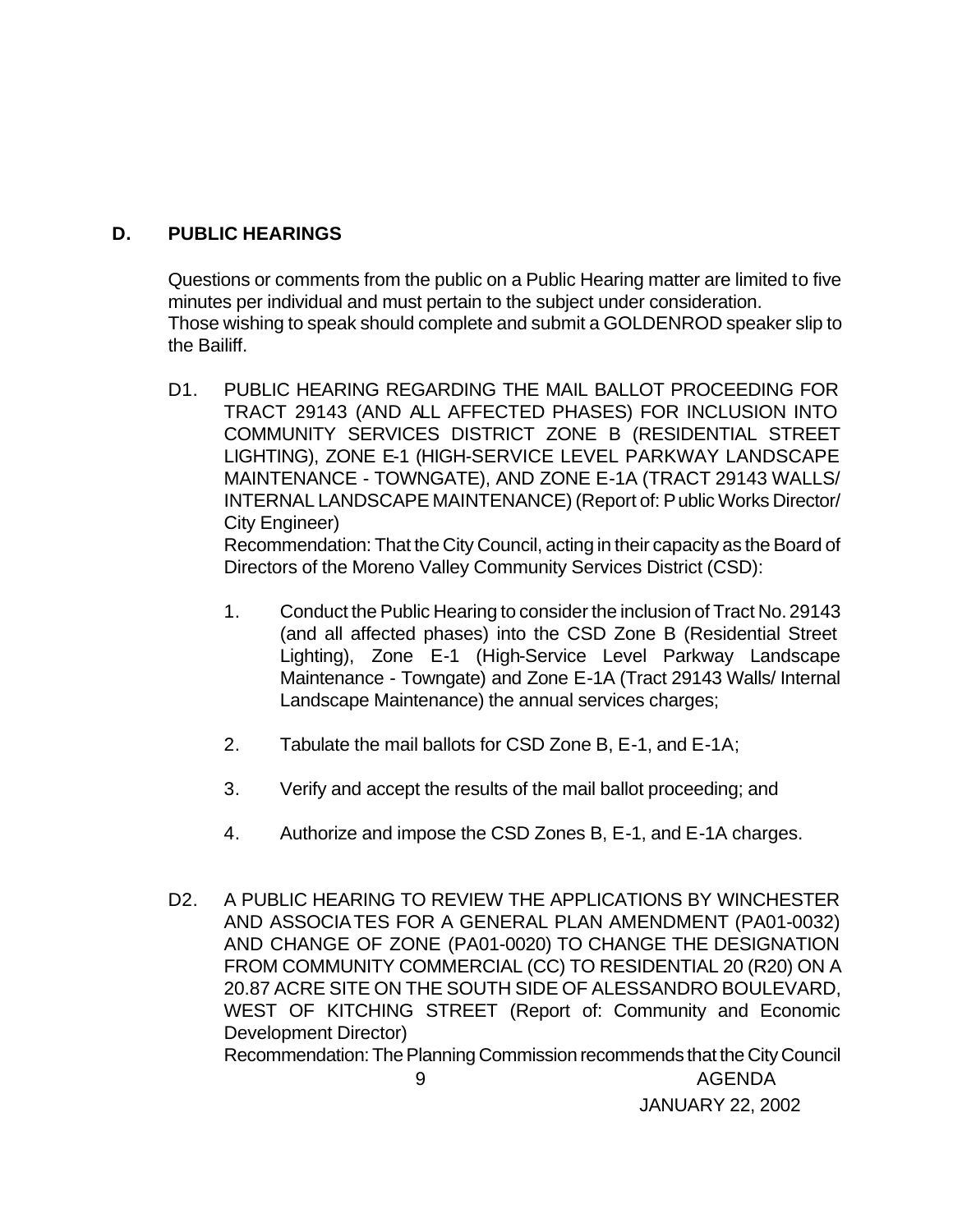conduct a public hearing and:

- 1. Adopt a Negative Declaration for PA01-0032 (General Plan Amendment) and PA01-0020 (Change of Zone);
- 2. Approve Resolution No. 2002-06, thereby approving the General Plan Amendment (PA01-0032), "Thereby changing the Land Use Map designation from CC (Community Commercial) to R20 (Residential 20 units per acre) for a 20.87 acre parcel of land located on the south side of Alessandro Boulevard, west of Kitching Street"; and

#### Resolution No. 2002-06

A Resolution of the City Council of the City of Moreno Valley, California, Approving a General Plan Amendment (PA01-0032) to Change the Designation from Community Commercial to Residential, R20, on Land Comprising 20.87 Acres on the South Side of Alessandro Boulevard and West of Kitching Street

3. Introduce Ordinance No. 597, thereby approving the Change of Zone, (PA01-0020) "Amending the Official Zoning Atlas of said City, changing the zone from CC (Community Commercial) to R20 (Residential 20 units per acre as illustrated on the Moreno Valley Zone Change Map for a 20.87 acre parcel of land located on the south side of Alessandro Boulevard, west of Kitching Street."

### Ordinance No. 597

An Ordinance of the City Council of the City of Moreno Valley, California, Approving a Change of Zone (PA01-0020) Amending the Official Zoning Atlas from CC (Community Commercial) to R20 (Residential, 20 Units per Acre) on 20.87 Acres Located on the South Side of Alessandro Boulevard, West of Kitching Street.

### **E. ITEMS REMOVED FROM CONSENT CALENDARS FOR DISCUSSION OR SEPARATE ACTION**

**F. REPORTS**

 10 AGENDA JANUARY 22, 2002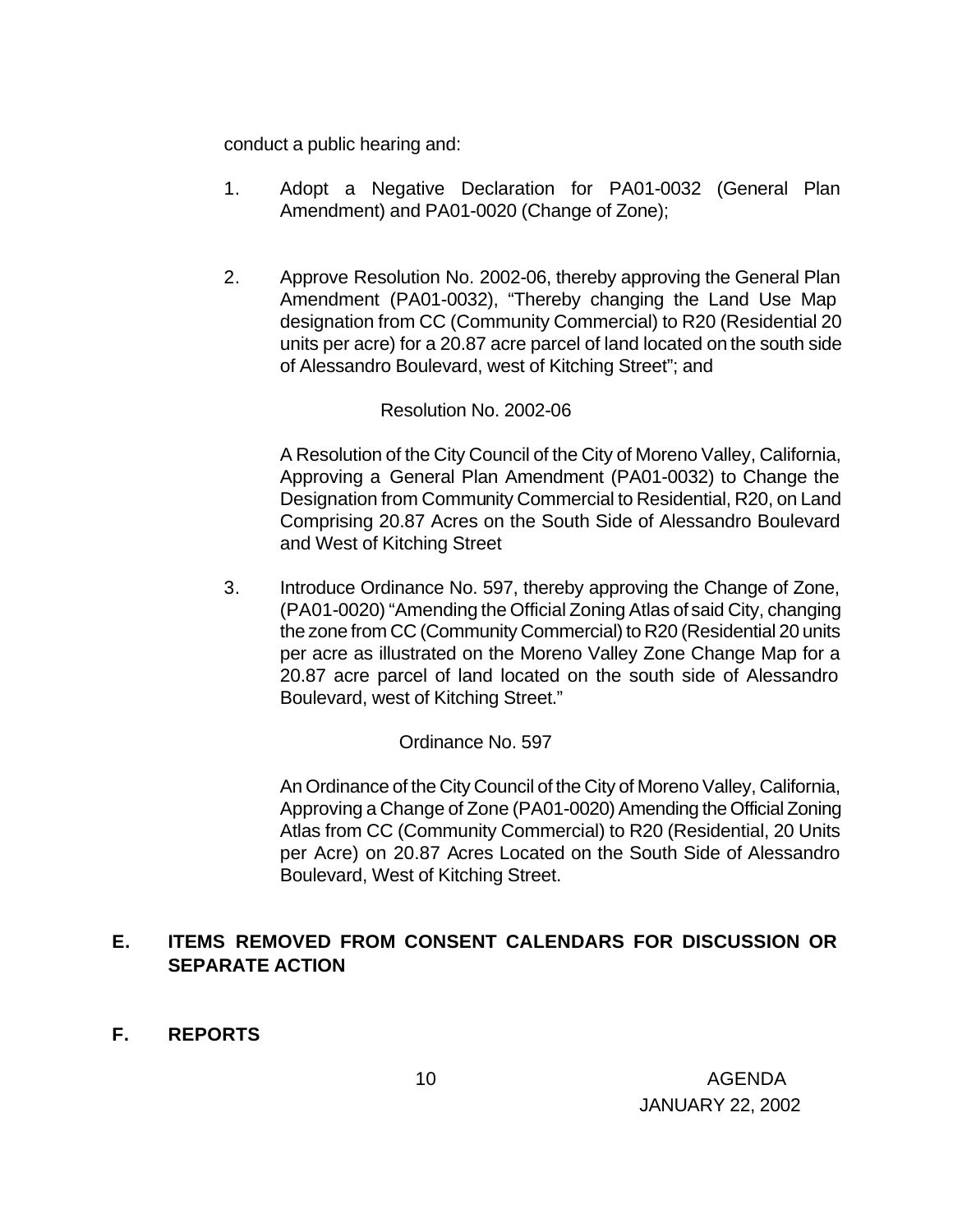- F1. MORENO VALLEY PUBLIC FACILITIES FINANCING CORPORATION ("MVPFFC") - AMENDMENT TO BYLAWS REGARDING DATE OF ANNUAL MEETING; AND RESOLUTION ESTABLISHING THE TIME AND PLACE OF REGULAR MEETINGS (Report of: City Clerk) Recommendation: That the City Council in its capacity as President and Board of Directors of the Moreno Valley Public Facilities Financing Corporation:
	- 1. Approve the proposed amendment to the corporate bylaws changing the date of annual meetings of the corporation; and
	- 2. Adopt Resolution No. MVPFFC 2002-01 repealing, revising and reenacting the provisions of Resolution No. MVPFFC 93-01, establishing the time and place for regular meetings of the corporation.

Resolution No. MVPFFC 2002-01

A Resolution of the Board of Directors of the Moreno Valley Public Facilities Financing Corporation Repealing, Revising and Reenacting the Provisions of Resolution No. MVPFFC 93-01, Establishing a Time and Place for Regular Meetings

- F2. APPOINTMENTS TO THE CITIZENS' ADVISORY COMMITTEE ON RECREATIONAL TRAILS (Report of: City Clerk) Recommendation: That the City Council:
	- 1. Review the ballot for the appointments to the Citizens' Advisory Committee on Recreational Trails (to be provided by the City Clerk) and mark your choices where appropriate; or
	- 2. If appointments are not made, declare the position(s) vacant; and authorize the City Clerk to re-notice the position(s) as vacant.
- F3. REQUEST TO CONTINUE DISCUSSION ON CAPITAL PROJECTS (CONTINUED FROM DECEMBER 11, 2001) (Report of: Finance Director/City Treasurer) Recommendation: That the City Council continue this item to February 12, 2002, to allow more time to provide Council with updated cost information and a status report on all capital projects approved by Council during the past two years that were totally or partially funded by the capital expenditures reserve, as well as additional projects under consideration for funding.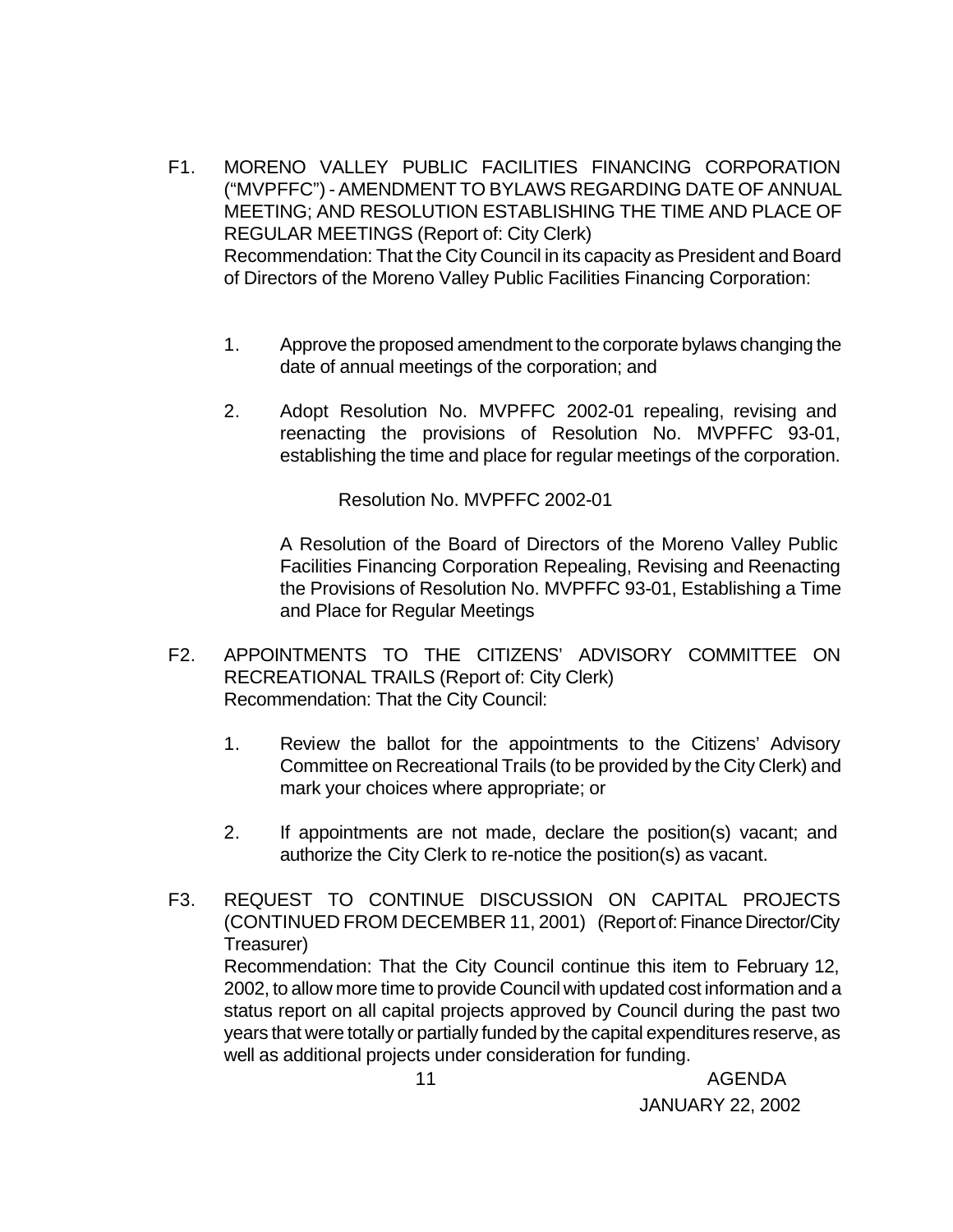- F4. FEASIBILITY OF TRAFFIC SIGNAL FOR THE INTERSECTION OF FREDERICK STREET AT BRABHAM STREET (CONTINUED FROM 12/18/01) (Report of: Public Works Director/ City Engineer) Recommendation: That the City Council:
	- 1. Authorize staff to hire a consultant to design a traffic signal and related signing and striping plans for the intersection of Frederick Street and Brabham/Towngate Driveway;
	- 2. Authorize the Finance Director to establish an account number for this work and transfer \$10,000 from Account Number 125.67321 (Preliminary Street Engineering) to cover the design costs of the traffic signal for the subject intersection; and
	- 3. Authorize staff to provide partial median closure as an interim safety measure.
- F5. STATE AND FEDERAL LEGISLATIVE ADVOCACY PRIORITIES (Report of: Assistant City Manager) Recommendation: That the City Council approve the State/Federal Legislative Advocacy Priorities Policy.
- F6. REQUEST FOR CO-SPONSORSHIP AND WAIVER OF FEES FOR THE BLACK HISTORY CELEBRATION (Report of: Director of Parks and Recreation) Recommendation: That the City Council approve Alternative 1 as follows:

- 1. Approve the request to waive fees from the Multicultural Civic Association (MCA) for the Black History Celebration;
- 2. Do not approve a request for co-sponsorship of the event; and
- 3. Approve the requirement of fees paid in advance for special event insurance in the amount of \$195 and the \$300 refundable security deposit for the use of the festival site and use of the mobile stage unit.
- F7. LEGISLATIVE UPDATE (Report of: Assistant City Manager) Recommendation: That the City Council receive and file the Legislative Status Report.
- 12 AGENDA JANUARY 22, 2002 F8. 2002 CITY COUNCIL COMMITTEE PARTICIPATION APPOINTMENTS (Report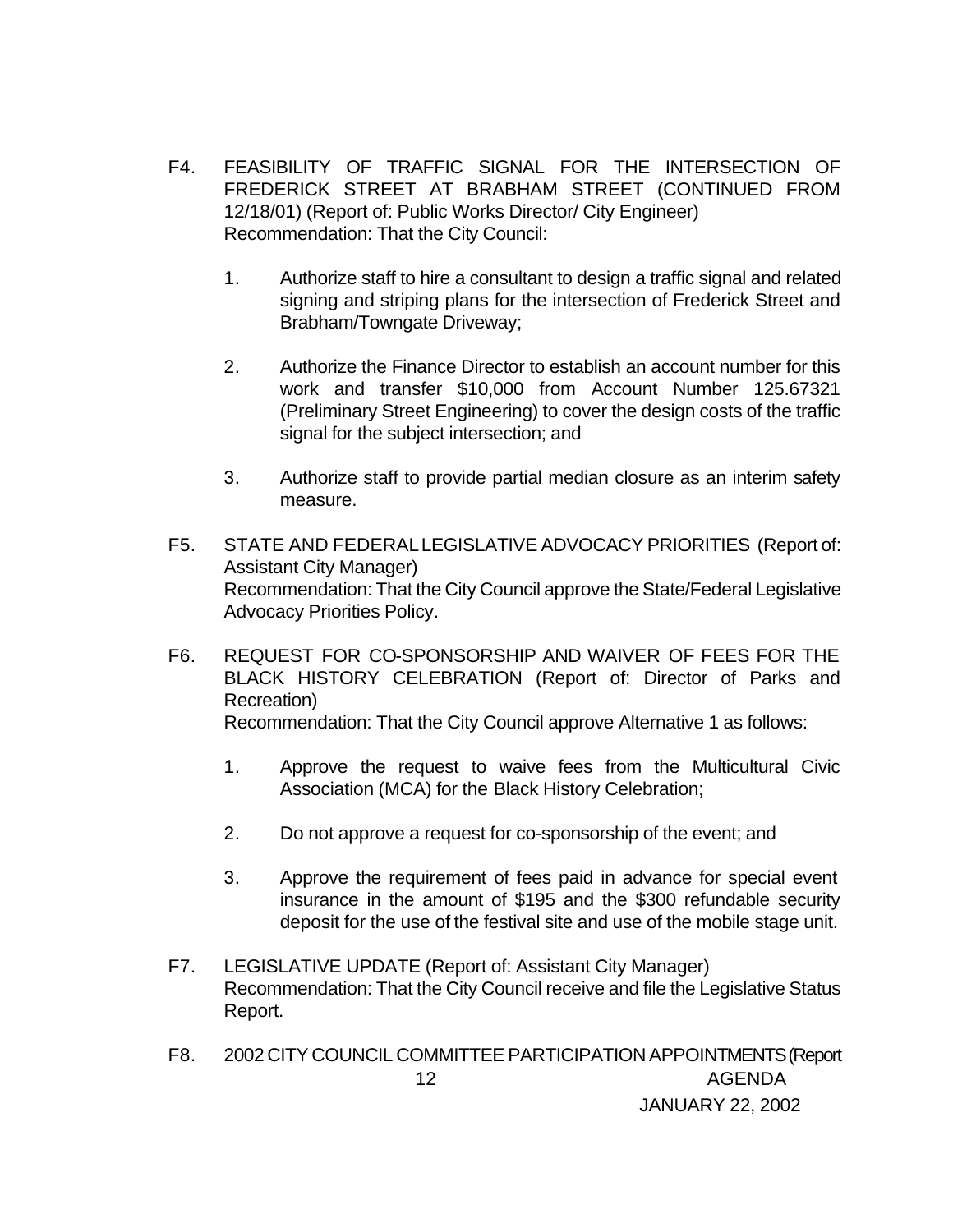of: City Clerk)

Recommendation: That the City Council approve appointments to the various committees as recommended in the 2002 Council Committee Participation list as submitted by Mayor White.

F9. CITY MANAGER'S REPORT (Informational Oral Presentation only – not for Council action)

### **G. LEGISLATIVE ACTIONS**

ORDINANCES - 1ST READING AND INTRODUCTION

ORDINANCES - 2ND READING AND ADOPTION

G1. ADOPTION OF ORDINANCE NO. 596 (RECEIVED FIRST READING AND INTRODUCTION JANUARY 8, 2002 ON A 5-0 VOTE) (Report of: Community and Economic Development Director)

Ordinance No. 596

An Ordinance of the City Council of the City of Moreno Valley, California, Approval of a Specific Plan Amendment (SP209A3) Amending the Official Zoning Atlas from SP209 (Dealerships and Commercial to Commercial and Commercial/Residential) on Acres Located in the Vicinity of State Highway 60 and Moreno Beach Drive

ORDINANCES - URGENCY ORDINANCES

RESOLUTIONS

• PUBLIC COMMENTS **ON ANY SUBJECT NOT ON THE AGENDA** UNDER THE JURISDICTION OF THE CITY COUNCIL

Those wishing to speak should complete and submit a PINK speaker slip to the Bailiff. There is a three-minute time limit per person.

All remarks and questions shall be addressed to the presiding officer or to the City Council and not to any individual Council member, staff member or other person.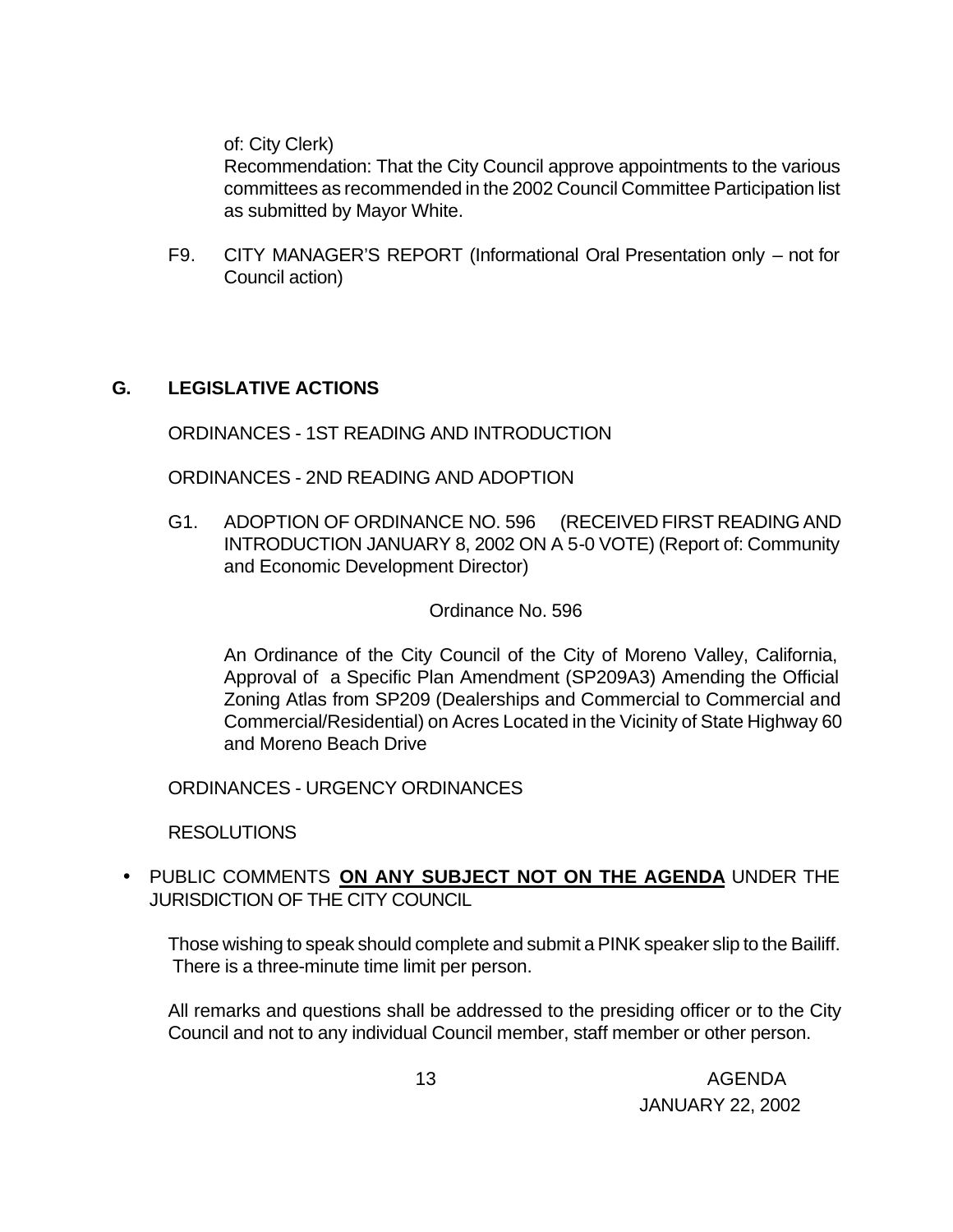• **CLOSING COMMENTS AND/OR REPORTS OF THE CITY COUNCIL, COMMUNITY SERVICES DISTRICT, OR COMMUNITY REDEVELOPMENT AGENCY**